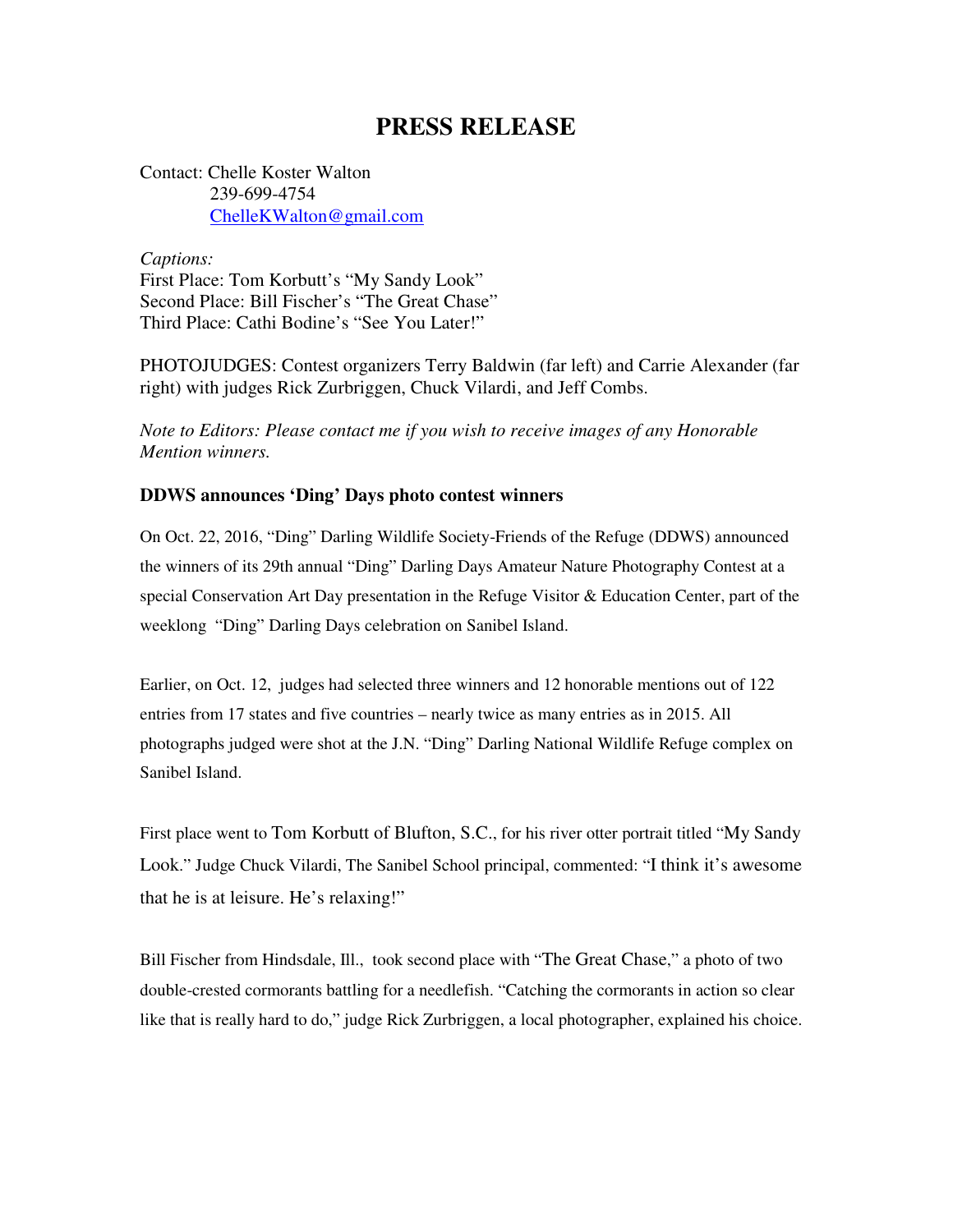In third place was Cathi Bodine. She called her Florida manatee shot "See You Later!." "It's very clear for an action shot and showing it [the manatee being] so playful," said Ranger Jeff Combs, the third judge.

"We always choose three judges for the contest," said Terry Baldwin, contest chair. "A refuge staff member, a professional photographer, and a member of the Sanibel community."

The three winners received cash awards from DDWS at the presentation on Saturday -- \$100 for first place, \$75 for second, and \$50 for third. Each honorable mention winner received a \$25 award, which reflects a refund of the contest entry fee.

The winning photographs and honorable mention award entries will be on display in the Refuge Education Center throughout the year.

To view the other top-ranking entries, visit dingdarlingsociety.org/articles/photo-contests. Stay tuned for news about blank note cards featuring all the winning images, which will be available for purchase in the Refuge Nature Store this season.

HONORABLE MENTIONS (in alphabetical order):

Scott Becque, Lewes, Del. – yellow-crowned night heron Robert Gallucci, Gillette, N.J. – green heron Beverly Henson, Sanibel, Fla.- snowy egret Douglas Jaeckel, Fort Myers, Fla. – honey bee Kent Jager, Sanibel, Fla.- snowy and reddish egrets Ellen Maas Pratt, White Bear Lake, Minn. – great white pelican David Mintz, Lehigh Acres, Fla.- roseate spoonbill Liz Noffsinger, Sanibel, Fla. – reddish egret Stewart Rubin, Columbia, Md. – ring-billed gull Allen Sparks, Cordova, Tenn. – reddish egret Ben Vanos, Interlochen, Mich. – snowy egret Mike Zarella, Spring, Tex. – Florida manatee

"Ding" Darling Days 2016 sponsors included **ROSEATE SPOONBILL SPONSORS**: Doc's Ford Sanibel Rum Bar & Grille; **GREAT EGRET SPONSORS:** George & Wendy's Seafood Grille; **GREAT BLUE HERON SPONSORS**: 97.7 Latino & Juan Radio, Andrew Thompson Company, Bailey's General Store, Mike & Terry Baldwin, Bank of the Islands, Wayne & Linda Boyd, Cedar Chest Fine Jewelry, Island Sun, Jerry's Foods of Sanibel, John & Beth Newland, Sanibel-Captiva Beach Resorts, Sanibel Captiva Community Bank, Sanibel Captiva Rotary Club, Sanibel Moorings, Santiva Chronicle, Spotlight Graphics, Jim & Patty Sprankle; **REDDISH**